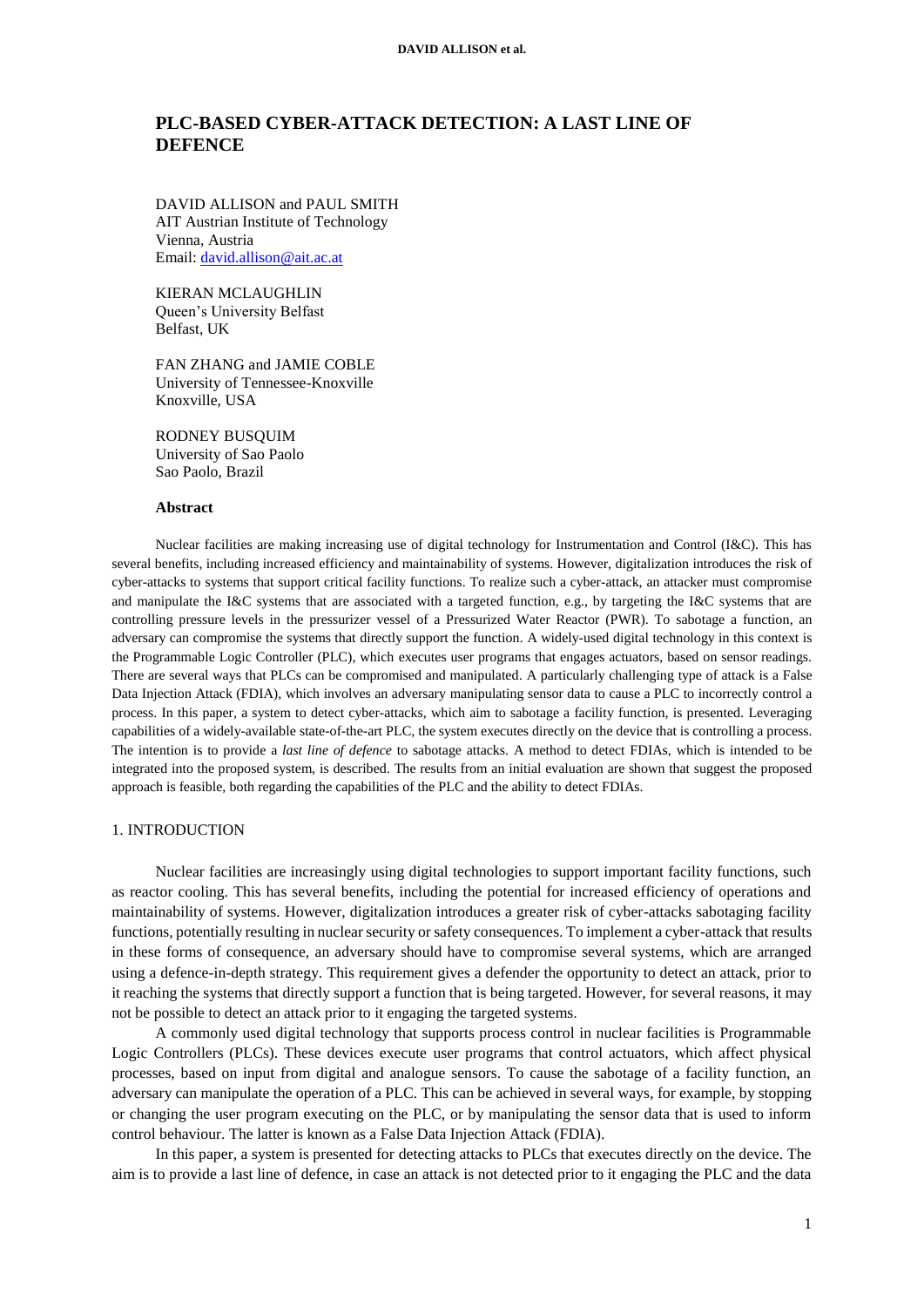it uses for operation. The system is implemented on the Siemens SIMATIC S7-1518 PLC, which supports the execution of programs that are implemented using the C++ programming language. These C++ programs can interface with the portion of the device that executes user-defined control programs. In contrast to previous work, the proposed system has a reduced attack surface – as it executes directly on the PLC – and its failure should not affect the normal control behaviour of the device. Additionally, an approach to detecting FDIAs is presented that uses the residual (difference) between the predicted state of a system and the measured state to identify anomalous behaviour. The intention is to integrate this approach into the system for intrusion detection that executes on the PLC. An initial evaluation has been performed using a so-called hardware-in-the-loop testbed, wherein PLC hardware is integrated with a Pressurized Water Reactor (PWR) simulator. Results indicate that an FDIA targeting a PLC that is controlling the pressure level in pressurizer vessel of a PWR can be detected and that the execution of resource-intensive C++ programs on the PLC does not adversely affect the control behaviour of the device.

# 2. RELATED WORK

In this section, we provide an overview of closely-related work on approaches to detecting cyber-attacks using Programmable Logic Controllers (PLCs) and identifying attacks that target the manipulation of processes.

# **2.1 PLC-based intrusion detection systems**

Jin *et al.* have created a "lightweight" cyber-attack detection solution, called *Snapshotter*, that uses a host agent to log PLC inputs and outputs [\[1\].](#page-9-0) The input and output (IO*)* values are then periodically forwarded to a server that runs a simulation of the PLC's control. The server's simulated values are compared to the real IO from the PLC and security events are generated when they do not match. The logging mechanism is *forward-secure,* ensuring data integrity and using fresh encryption keys for each log. One drawback of this external monitoring approach is that such a setup increases the number of hardware and software components on the control network and, therefore, increases the attack surface. For example, the authors have used the OpenPLC framework for their agent, which runs on a Raspberry Pi and implements a web server.

Garcia et al. use a Siemens S7-1515 PLC to monitor PLC logic by using the PLC's own hypervisor which runs a Windows virtual machine (VM) [\[2\].](#page-9-1) The authors create a dynamic-link library (DLL) and load it to the hypervisor. The Windows DLL uses a shared area of memory between the hypervisor and the PLC logic. This shared area of memory acts as a temporary buffer for the PLC's IO. The DLL checks the IO against a set of predefined safe values, and only if deemed safe are they forwarded to their destination. This integrated Windows DLL solution is perhaps the most valuable work in the field of PLC-based security solutions. The DLL's use of shared memory between virtual machines means that the IO verification is happening at one of the lowest levels possible for a Windows software application. However, this IO verification is executed during the PLC's program cycle. This means that if the DLL encounters errors, or if the shared memory addresses change, then the maximum cycle time could be violated, and the PLC could enter the FAULT or ERROR mode, thus ceasing program execution. Furthermore, the authors explicitly state that their solution assumes that S7CommPlus has not been reverse engineered and that the attacker has no programming connection; this situation is unlikely to persist [\[12\].](#page-9-2)

In contrast to these contributions, our approach to PLC-based attack detection uses capabilities that are natively supported by the Siemens S7-1518 PLC. This has several advantages, including reducing the attack surface that the detection capability introduces (when compared to the approach that has been proposed by Jin *et al.*), and using standard interfaces that, in the case of the failure of our approach, do not adversely affect the control operation of the PLC.

### **2.2 Detecting cyber-attacks to processes**

Goh *et al.* have applied an unsupervised Long Short-Term Memory Recurrent Neural Network (LSTM-RNN) to predict the expected values of parameters from a process [\[3\].](#page-9-3) The cumulative sum (CUSUM) method is applied to the residuals to detect the deviation of predicted values from the actual sensor data. A dataset that was collected from a large-scale Secure Water Treatment Testbed (SWaT), which is built by the Singapore University of Technology and Design, is utilized to test the effectiveness of the method [4]. The results show that 9 out of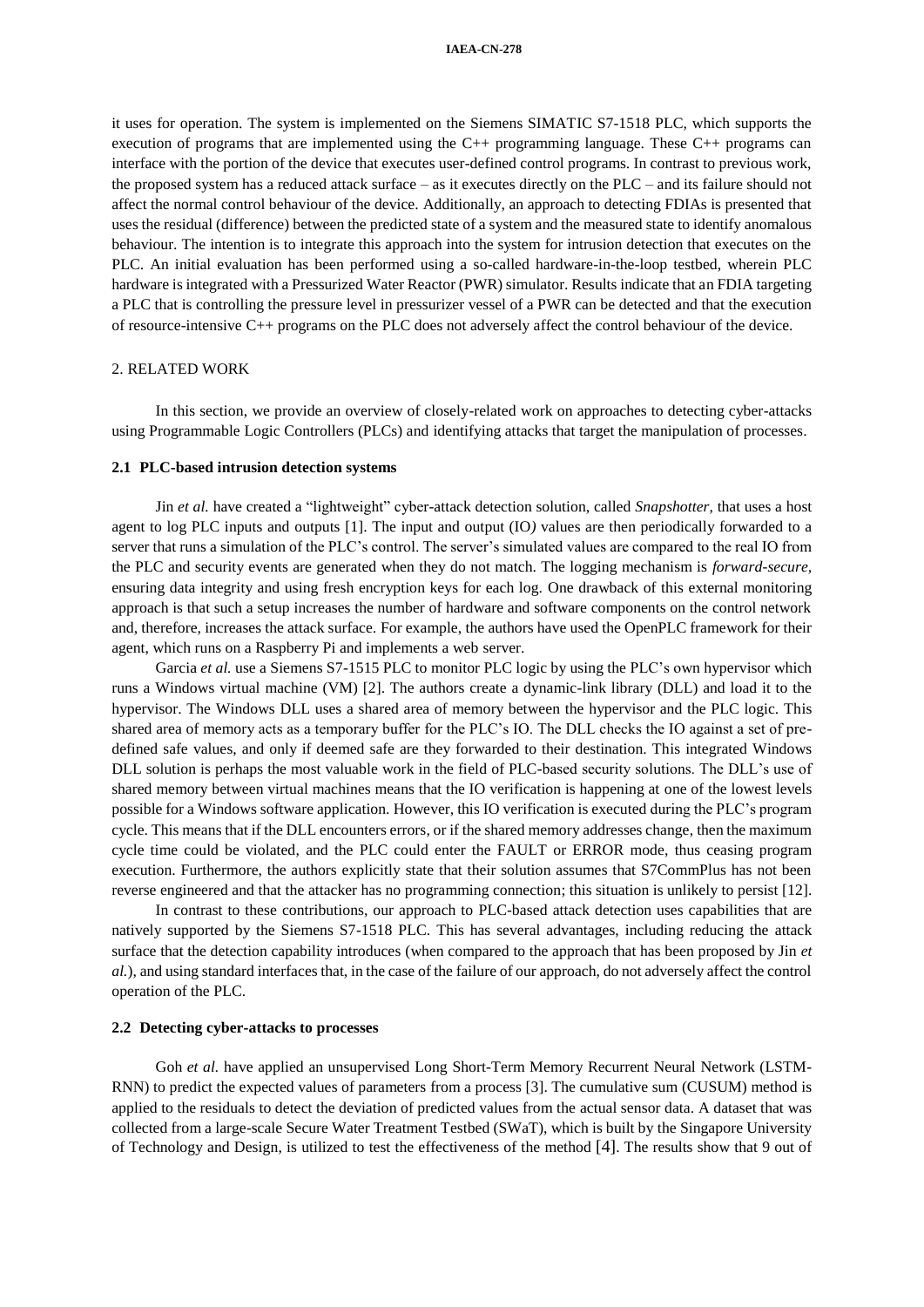10 cyber-attacks were detected. However, this approach has high computational cost, so it was not applied to all the process stages in SWaT.

Eggers applied Principal Component Analysis (PCA) and Independent Component Analysis (ICA) with a static and moving window to detect simulated cyber-attacks in Nuclear Power Plants (NPPs), based on modified real-time normal data that was acquired from an NPP [\[5\].](#page-9-4) These cyber-attacks simulate a simultaneous physical Small Break Loss Of Coolant Accident (SBLOCA) with an FDIA towards safety systems, which fools the safety system with normal data to prevent the reactor safely shutting down. Twenty-nine signals from different subsystems, including the reactor coolant system, reactor building, and makeup tank, were selected to evaluate the proposed attack detection model, and the results show that the models detect attacks successfully.

Zhang *et al.* have developed a cyber-attack detection system to provide broad attack coverage using supervised and unsupervised machine learning algorithms, based on the combination of cyber data and process data [\[6\]](#page-9-5)[\[7\].](#page-9-6) Process data was utilized to detect small deviations from normal operation using an unsupervised model. The data collected from a real-time testbed with a physical flow-loop facility and a control system [\[8\]](#page-9-7) under several cyber-attacks, was utilized to evaluate the system. The results show that the system detects these cyber-attacks effectively.

This research show that process data can be valuable to detect cyber-attacks. However, all of this research utilizes data across subsystems, which has two drawbacks*: (i)* the systems that are used to collect the data, which is used for detection, have a relatively large attack surface that could result in the data being tampered with; and *(ii)* in the event of a resource starvation attack, such as a Denial of Service (DoS) attack, it may be that data cannot be collected to enable detection. Therefore, this paper proposes a localized model to maintain a small attack surface and improve data availability by acquiring data locally.

# 3. PRELIMINARIES

Preliminary information is provided, including an overview of the PLC that the proposed detection system is based on and an introduction to the operation of a pressurizer in a Pressurized Water Reactor (PWR).

# <span id="page-2-1"></span>**3.1 The Siemens Simatic S7-1518 MFP programmable logic controller**

The Simatic S7-1500 range of controllers are the most functionally sophisticated PLCs that Siemens AG produces. They include features that are targeted for Industrial Internet of Things (IIoT) environments and offer several physical interfaces and support new industrial automation protocols, such as OPC Unified Architecture (UA). The newest S7-1500 PLCs include a hypervisor that executes a VM, as well as the standard PLC firmware and hardware. In the case of the S7-1518 Multifunctional Platform (MFP) PLC, Siemens has developed a custom, lightweight Linux operating system distribution, which executes on the same x86\_64 chip that also executes the PLC's control logic. The Linux VM is referred to as the *C++ Runtime* and the term *CPU Runtime* is used to refer to the area in which PLC logic is executed. Siemens suggest that the intended purpose of the *C++ Runtime* is to execute more complex computational algorithms and to send data to enterprise resource planning systems. Applications that execute in the *C++ Runtime* are implemented using the C and C++ programming languages [\[9\].](#page-9-8) This arrangement is depicted in [Fig.](#page-2-0) 1.



<span id="page-2-0"></span>*Fig. 1. An overview of the implementation of the hypervisor on a Siemens S7-1518 MFP PLC [\[9\]](#page-9-9)*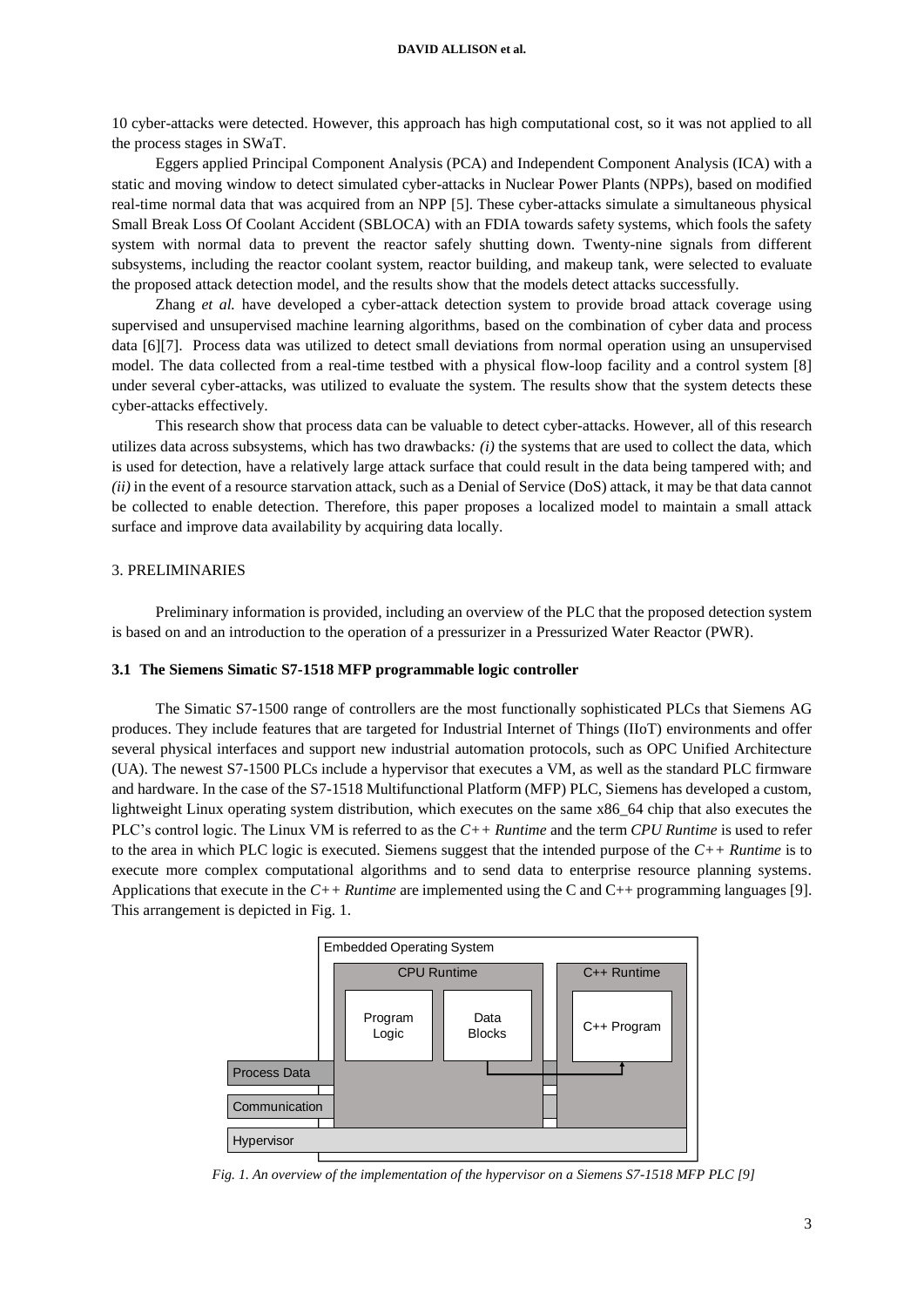The S7-1500 controllers – including the S7-1518 MFP – can host an OPC UA server, which can be used to expose the PLC's state to clients. The variables in the PLC's data blocks, function blocks, and organisation blocks (OBs) can be set to "accessible from OPC-UA server" via the *TIA Portal* – Siemens' proprietary programming interface. This setting allows OPC UA clients to connect to, write to, and read from the server. It is possible to secure OPC UA connections using encryption and require clients to authenticate with a password.

The Siemens S7-1518 MFP PLC is not certified for use in nuclear facilities. However, in the future, devices that are like the S7-1518 may be introduced into facilities to support the control of non-safety processes, while enabling advanced on-device computation and data sharing that is supported by features such as the *C++ Runtime*.

### <span id="page-3-1"></span>**3.2 The Asherah hypothetical NPP and pressurizer control**

The PLC-based detection system has been evaluated using the hypothetical Asherah Nuclear Power Plant (NPP), which has been developed as part of the IAEA Coordinated Research Project (CRP) J02008. At the core of the Asherah NPP is a MATLAB/Simulink model of a Pressurized Water Reactor (PWR) that can be interfaced with external (to the model) systems, such as controllers. In this way, PLCs can control modelled processes. This feature enables cyber-attacks, which aim to sabotage a controlled process, to be executed against representative hardware devices and their consequences manifest in the model. For our experiments, we interface the Asherah model with two PLCs: a Siemens S7-1518 MFP and an older Siemens S7-400 PLC, which we use to control the pressurizer pressure level.

The purpose of a pressurizer in a PWR is to maintain the coolant (water) pressure in the reactor coolant system at a level such that it does not boil, i.e., such that it remains in a liquid state. The pressurizer is a large vessel that is filled with water to approximately a third of its height. To affect the pressure, there are two types of heaters in the bottom of the vessel that can heat the water to increase the pressure (so-called proportional and backup heaters); meanwhile, there are two spray valves in the top of the vessel that can spray cold water to reduce the pressure. In the Asherah model, the nominal pressure of the pressurizer vessel should be 15.1 Megapascals (MPa). The PLC implements control logic that uses the actuators to control the pressure level at the target setpoint. A summary of the control behaviour that is implemented by the PLCs is shown i[n Fig.](#page-3-0) 2.



*Fig. 2. A summary of the control behaviour for managing the pressure in the pressurizer vessel in the Asherah model*

# <span id="page-3-0"></span>4. GOOSEWOLF: PLC-BASED INTRUSION DETECTION SYSTEM

The intrusion detection system that has been developed for the Siemens S7-1518 MFP PLC, called *Goosewolf*, is described in this section, along with an anomaly detection algorithm that can be executed on the PLC to identify when an attacker is attempting to sabotage the operation of a process, such as a pressurizer.

### **4.1 The Goosewolf intrusion detection system**

Goosewolf is the (arbitrary) name of a C++ program that has been developed for the *C++ Runtime* of a Siemens S7-1518 MFP PLC to detect when an adversary has manipulated the process control of the PLC logic.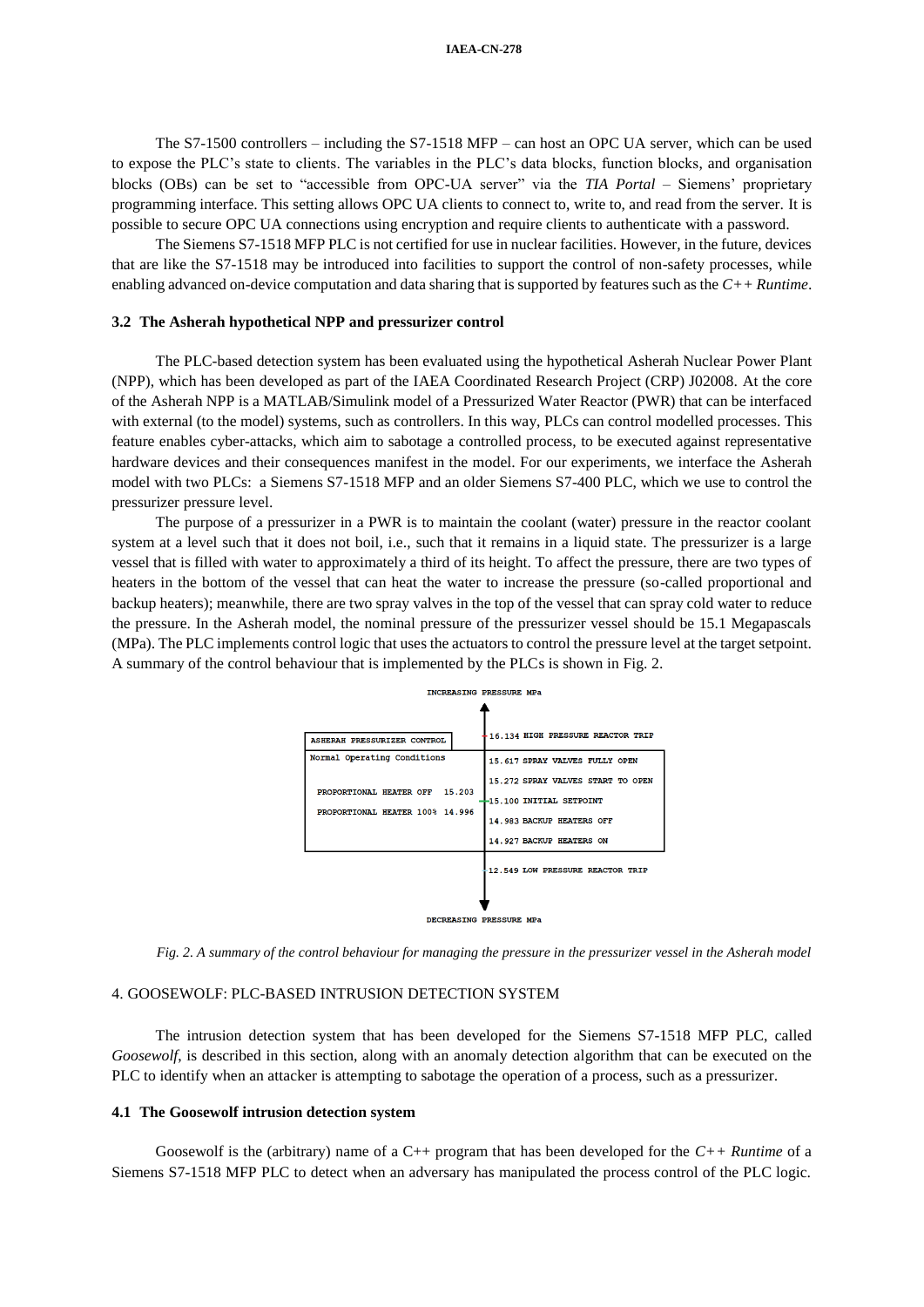#### **DAVID ALLISON et al.**

The main features of Goosewolf are monitoring the PLC's execution, logging security events, and sending security alerts to external computers. The Goosewolf program connects as a client to the S7-1518 PLC's OPC UA server (see Section [3.1\)](#page-2-1). This connection between the *C++ Runtime* and the *CPU Runtime* is not exposed to the network, as it is handled internally by the hypervisor. Once a connection to the OPC UA server is established, the tags in the server can be accessed using the *UA\_NODE\_STRING* method. These tags are the same variables that are found in the PLC's data block. The program checks the variables from the OPC UA server against "golden values" – those that represent idealized normal operation – every second. A summary of the main features that are checked and logged by the Goosewolf program are summarized in Table 1. By monitoring these features, Goosewolf aims to identify two main issues: *(i)* when there are abnormalities in the controlled process (the pressurizer); and *(ii)*  there are changes in the PLC's state, which could indicate an attack.

|  |  |  | TABLE 1. A SUMMARY OF THE FEATURES THAT ARE MONITORED BY GOOSEWOLF |  |
|--|--|--|--------------------------------------------------------------------|--|
|--|--|--|--------------------------------------------------------------------|--|

|         | Feature                                                                              |  |  |
|---------|--------------------------------------------------------------------------------------|--|--|
|         | Control actions that could result in the physical process being in a hazardous state |  |  |
| Process | Pressure values dynamics – stationary values could indicate problems                 |  |  |
|         | Setpoints that are associated with the control logic (see Fig. 2)                    |  |  |
|         | Cycle time (the time to execute the program's organization and function blocks)      |  |  |
|         | Program checksum                                                                     |  |  |
| 运       | Program file size                                                                    |  |  |
|         | PLC state (determining whether the PLC is in RUN mode)                               |  |  |

The operation of Goosewolf can be summarized, as follows. If the PLC is operating normally there are three logs generated every time the Goosewolf program is executed: *init.log*, *conn.log*, and *cycles.log*. *Init.log* logs the initial time of the program's execution. *Conn.log* logs the time of the first connection to the OPC UA server. Thereafter, each time that data is processed, cycle time information is logged in *cycles.log*. This includes the most recent cycle time for OB1 (the main user program), the longest full program cycle, the shortest full program cycle, and the most recent full program cycle. Like *init.log* and *conn.log*, each entry has a timestamp. In addition to the logs that are created under normal conditions, there are logs for abnormal operating conditions, hazardous control actions, and program change detection (*aoc.log*, *hca.log*, and *proginf.log*, respectively). This operation is summarized in [Fig.](#page-4-0) 3.



<span id="page-4-0"></span>*Fig. 3. An overview of the communications and functions of the CPU and C++ Runtimes of the Siemens S7-1518 MFP PLC running Goosewolf*

Abnormal operating conditions are detected by comparing the constant values in the PLC program to the nuclear engineering documentation for the pressurizer – the aforementioned "golden values". If these constants – which dictate when and how rapidly the heaters and spray valves turn on and off – are different to the documentation, then a log entry is created in *aoc.log*. If the backup heaters, proportional heater, or spray valves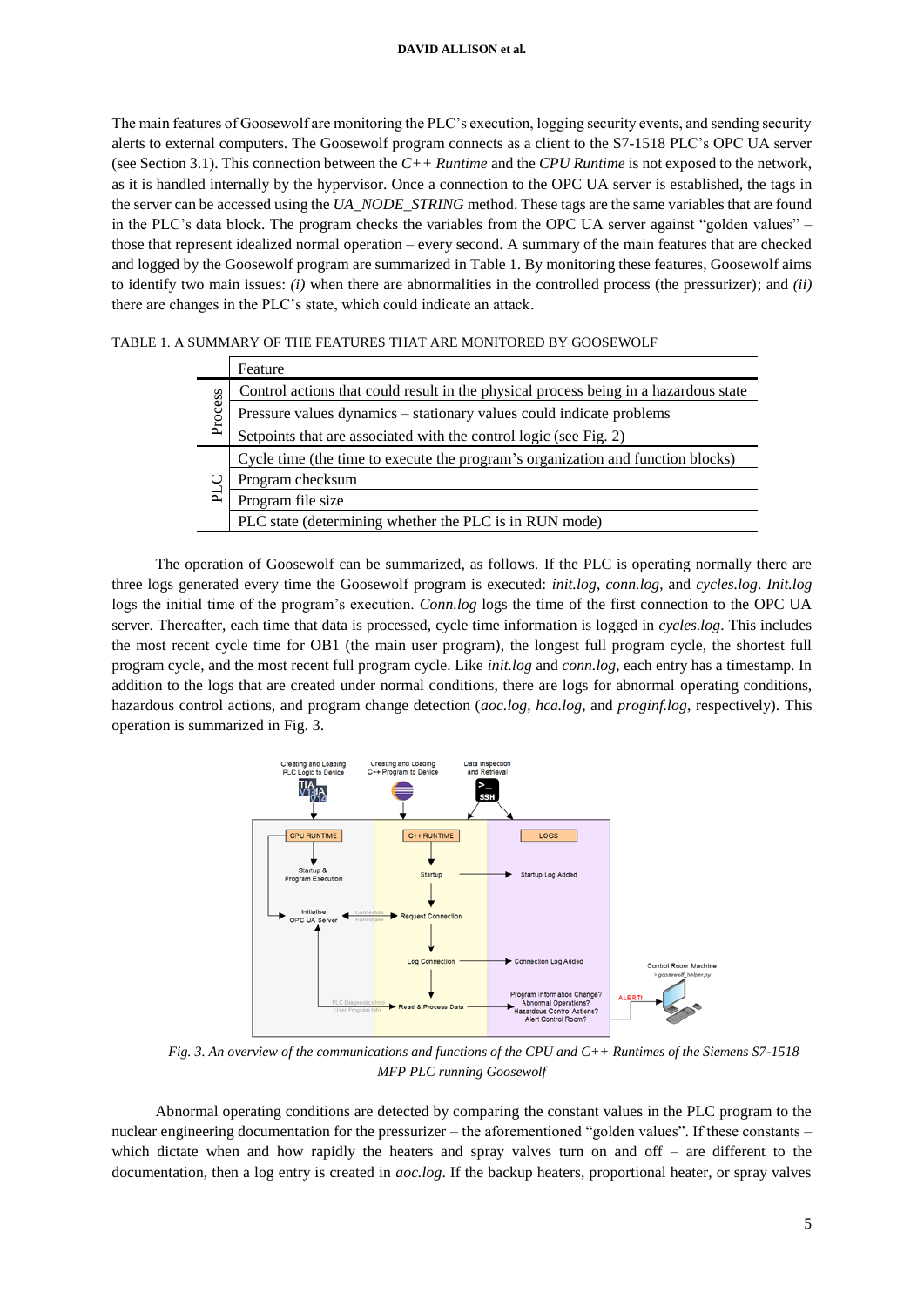are turned fully on, a log entry is created in *aoc.log*. This is because the pressurizer is operating at its upper and lower limits which, if not controlled, could lead to problems in the pressurizer vessel. Furthermore, if the pressure value is unchanged for five seconds, Goosewolf assumes that the PLC is not receiving the correct, up-to-date, pressure value and creates a log in *aoc.log*. This assumption is based on the expectation that relatively small deviations in pressure are expected over time; an absence of these deviations could indicate a problem with the PLC, for example.

Hazardous control actions are defined as actions that further facilitate under- or over-pressure in the pressurizer vessel, i.e., control actions that do not conform to the control narrative that is depicted in [Fig.](#page-3-0) 2. The pressure value is compared to the proportional heater, backup heater, and spray valve values to make sure that control actions are appropriate. For example, if the pressure is at the setpoint of 15.1 MPa, the main heater should be at 50% output. However, if the heater value returns 0%, this would mean that the control is further facilitating a low-pressure state. Likewise, if the backup heater is on when the pressure is at the setpoint of 15.1 MPa, this could facilitate a dangerous increase in pressure. Therefore, these are hazardous control actions. The same check is done using the pressure value and the values from the spray valves.

PLC program information that is checked includes the program size, cycle times, and a program checksum. Program information is logged in *proginf.log*. Cycle times are logged (along with a timestamp) in *cycles.log*. The cycle times include OB1's most recent cycle time, the longest full program cycle time, the shortest full program cycle time, and the most recent full program cycle time. Cycle logging is for post-incident analysis, as there is no processing or interpretation of the cycle times in the C++ program. The Siemens checksum function is a checksum of all "non-safety" blocks in the program. The pressurizer logic contains no safety blocks; therefore, the checksum encompasses the full user program. If there is a difference in the hard-coded checksum and that from the PLC, a log entry is created once. For every comparison thereafter, the checksum is compared to the hard-coded value as well as the last logged checksum. Only if it is unique to both checksums is another log entry created. This is to avoid having multiple log entries for the same checksum and to reduce log size. The program size (in kilobytes) is checked against the hard-coded program size. If there is a change in size, a log entry is created. This is implemented in the same way as the checksum, in which there is only one log entry for each time the program size changes.

In addition to the log files that are generated, selected abnormalities that have been identified by Goosewolf result in an alert being generated and transmitted via the network to a pre-configured destination. Alerts are generated when a change in the PLC state has been detected and when abnormal or hazardous control actions are identified. The alerts can then, for example, be ingested by a Security Information and Event Management (SIEM) tool for processing by an operator.

### <span id="page-5-0"></span>**4.2 Detecting false data injection attacks**

To sabotage the operation of a process, an adversary can conduct an FDIA on the PLC. An FDIA involves the adversary manipulating sensor measurements, which the PLC uses for control, to cause incorrect control actions to be applied. In the example considered in this paper, an adversary could manipulate sensor data about the pressurizer state (pressure) to cause the PLC to incorrectly engage the spray valves or heat banks, to cause under- or over-pressure.

To detect these forms of attack, a localized Auto-Associative Kernel Regression (AAKR) model has been developed. (This model has proven to be effective in detecting FDIAs in previous work [\[10\].](#page-9-10)) AAKR is a nonparametric, memory-based algorithm that predicts expected measurements by calculating a weighted average of a memory matrix. This is a matrix that has been created using a fault-free training data set that represents the normal behaviour of a system. Let  $X$  denote the memory matrix and  $X_{i,j}$  is the *i*th observation of the *j*th variable from the process under consideration (e.g., the pressurizer pressure);  $n<sub>m</sub>$  is the number of the memory vector and  $p$  is the number of variables:

$$
\boldsymbol{X} = \begin{bmatrix} X_{1,1} & X_{1,2} & \cdots & X_{1,p} \\ X_{2,1} & X_{2,2} & \cdots & X_{2,p} \\ \vdots & \vdots & \ddots & \vdots \\ X_{n_m,1} & X_{n_m,2} & \cdots & X_{n_m,p} \end{bmatrix}
$$

The new input data point, which needs to be predicted is called the query vector  $\boldsymbol{x}$ :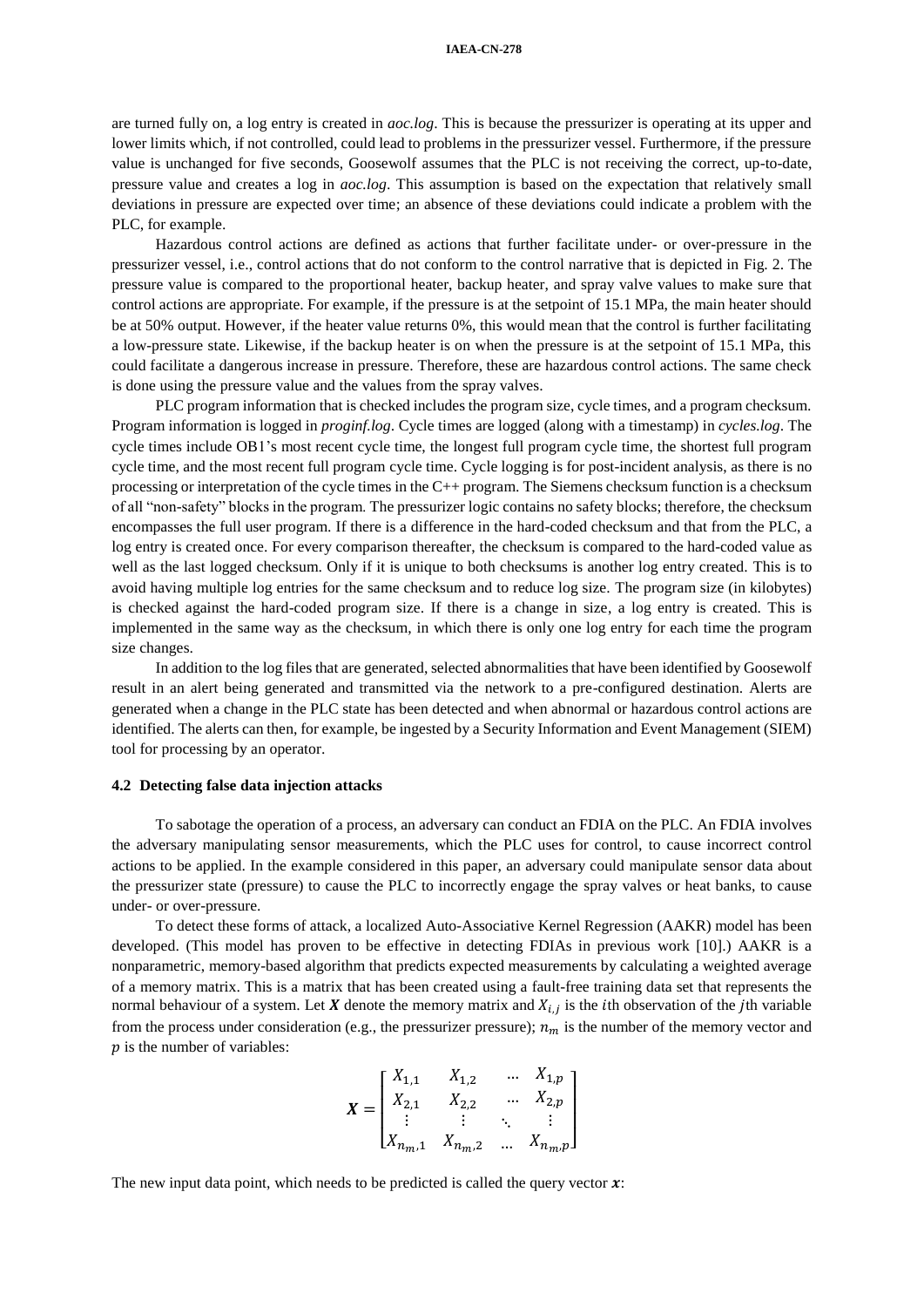### **DAVID ALLISON et al.**

$$
\mathbf{x} = \begin{bmatrix} x_1 & x_2 & \dots & x_p \end{bmatrix}
$$

The similarity of the query vector and the memory matrix is measured by the distance between them – here the Euclidean distance  $d_i$  is utilized:

$$
d_i = \sqrt{(X_{i,1} - x_1)^2 + (X_{i,2} - x_2)^2 + \dots + (X_{i,p} - x_p)^2}
$$

Subsequently, the weights of each memory vector are calculated; h is the Gaussian Kernel that can be optimized by the user:

$$
w_i = e^{-d_i^2}/h^2
$$

The predicted value of the query vector is obtained using the following equation:

$$
\hat{x} = \frac{\sum_{i=1}^{n_m} (w_i X_i)}{\sum_{i=1}^{n_m} w_i}
$$

To detect an attack using the predicted value  $\hat{x}$ , the residual between the prediction and the measured values (i.e., that communicated to the PLC) is calculated. A threshold for the residual can be defined that indicates the measurements are anomalous – i.e., are understood to be manipulated. In the study presented herein,  $p = 5$  and the variables that are used for detection are the *(i)* pressurizer pressure, *(ii)* spray valves state  $(\%)$  – there are two spray valves in the model, *(iii)* proportional heater state (%), and *(iv)* backup heater state (a binary value). These values are available at the PLC and can be collected from the *CPU Runtime* using the OPC UA server on the S7- 1518. The number of entries in the memory matrix that is used in this study and our evaluation is  $n_m = 3458$ . This state needs to be stored in the *C++ Runtime* of the PLC to enable the similarity (distance) between the query vector (measurement set) and the memory matrix which is calculated off-line in advance. This results in a file size of approximately 4Kb that can be readily stored on the PLC, which has 256Mb of storage available.

# 5. EVALUATION

#### **5.1 PLC real-time performance concerns**

A concern when implementing an IDS on a PLC is the potential affect that it may have on the control functionality provided by the device. Specifically, implementing anomaly detection algorithms, such as AAKR described in Section [4.2,](#page-5-0) has the potential to affect the performance of the real-time *CPU Runtime* on the PLC. This could be problematic when the PLC is controlling processes that have strict real-time requirements. To evaluate the potential for any such impact, a computational stress test on the Siemens S7-1518 MFP PLC was conducted [\[11\].](#page-9-11) To achieve this, a C++ program was implemented that repeatedly calculates MD5 hashes of large bodies of literary work from William Shakespeare – a relatively computationally expensive task. This program was executed in the *C++ Runtime* of the S7-1518 PLC while *CPU Runtime* cycle times were collected using the OPC UA interface on the S7-1518. In these experiments, the *CPU Runtime* of the PLC is executing the control algorithm that is used to manage the Asherah pressurizer (see [Fig.](#page-3-0) 2). The results of this exercise are presented in [Fig.](#page-7-0) 4, which shows the moving average value of the *CPU Runtime* cycle times (in nanoseconds) over time.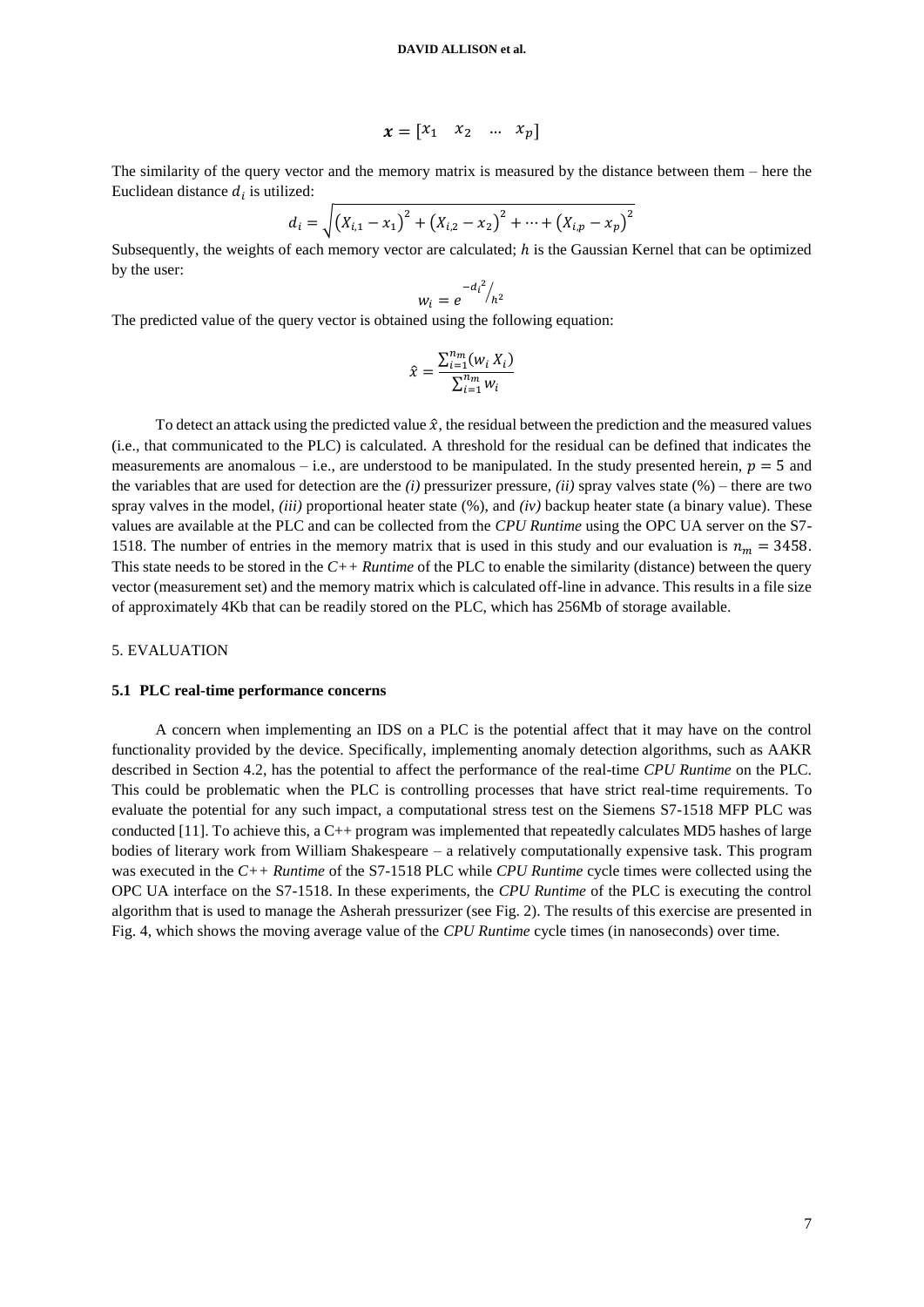| Cycle Time (ns)<br>CPU Runtime Performance Stress Test<br>1013000                                       |
|---------------------------------------------------------------------------------------------------------|
| 1012000                                                                                                 |
| 1011000                                                                                                 |
| 1010000                                                                                                 |
| 1009000                                                                                                 |
| 1008000                                                                                                 |
| 1007000                                                                                                 |
| 1006000                                                                                                 |
| 1005000                                                                                                 |
| 1004000                                                                                                 |
|                                                                                                         |
| Polling Data<br>Normal PLC Execution<br>(every 200ms)<br>- PLC Execution with Hypervisor Stress Testing |

*Fig. 4. CPU Runtime cycle times under normal conditions and while stress testing the C++ Runtime*

<span id="page-7-0"></span>It can be seen from the results that are presented in [Fig.](#page-7-0) 4 there is no discernible impact on the *CPU Runtime* cycle times, which could be caused by the hashing program being executed. This result suggests there should be no impact on the real-time performance of the *CPU Runtime* on the S7-1518, which could be caused by executing an IDS in the *C++ Runtime*. This result indicates that the implementation of the hypervisor functionality in the Siemens S7-1518 MFP can correctly manage the resource utilization of the *C++ Runtime*, such that it does not affect the *CPU Runtime* of the device.

# **5.2 Process anomaly detection using AAKR**

To evaluate whether the AAKR model that is presented in Sectio[n 4.2](#page-5-0) can detect FDIAs that aim to subvert process control, we have conducted experiments with a Siemens S7-400 PLC and the Asherah MATLAB/Simulink model. The AAKR model was implemented using MATLAB.

As described in Section [3.2,](#page-3-1) the PLC is used to control the behaviour of the pressurizer in the model. We used the S7-400 for this experiment, as it communicates with an older version of the Siemens S7Comm control protocol that does not support, amongst other shortcomings, authentication of endpoints and integrity checking of messages. (The S7-1518 does support these features with a newer version of the S7Comm protocol, although progress has been made to subvert it [\[12\].](#page-9-2)) This deficiency enables us to perform a so-called *Man-In-The-Middle (MITM) attack* on the communications between the Asherah model and the PLC. This attack enables an adversary to inspect, manipulate and drop the communication between two endpoints from a third device. In our experiments, the MITM attack is used to manipulate the pressurizer pressure values that are communicated to the PLC from the Asherah model. This arrangement is depicted in [Fig. 5.](#page-7-1) In a real-world deployment, this communication could be between a Distributed Control System (DCS) and a PLC, or between a Remote Terminal Unit (RTU) that is collecting sensor data (e.g., pressurizer pressure) and a PLC or DCS, for example.



<span id="page-7-1"></span>*Fig. 5. An overview of the MITM attack between the Asherah model and the Siemens S7-400 PLC*

To define  $X$  – the memory matrix for the AAKR model – nominal data from the pressurizer was collected from the Asherah model. As mentioned in Sectio[n 4.2,](#page-5-0) this data includes the pressurizer pressure, the state of the two spray valves, and the proportional and backup heater state. To generate test (attack) data for the AAKR model,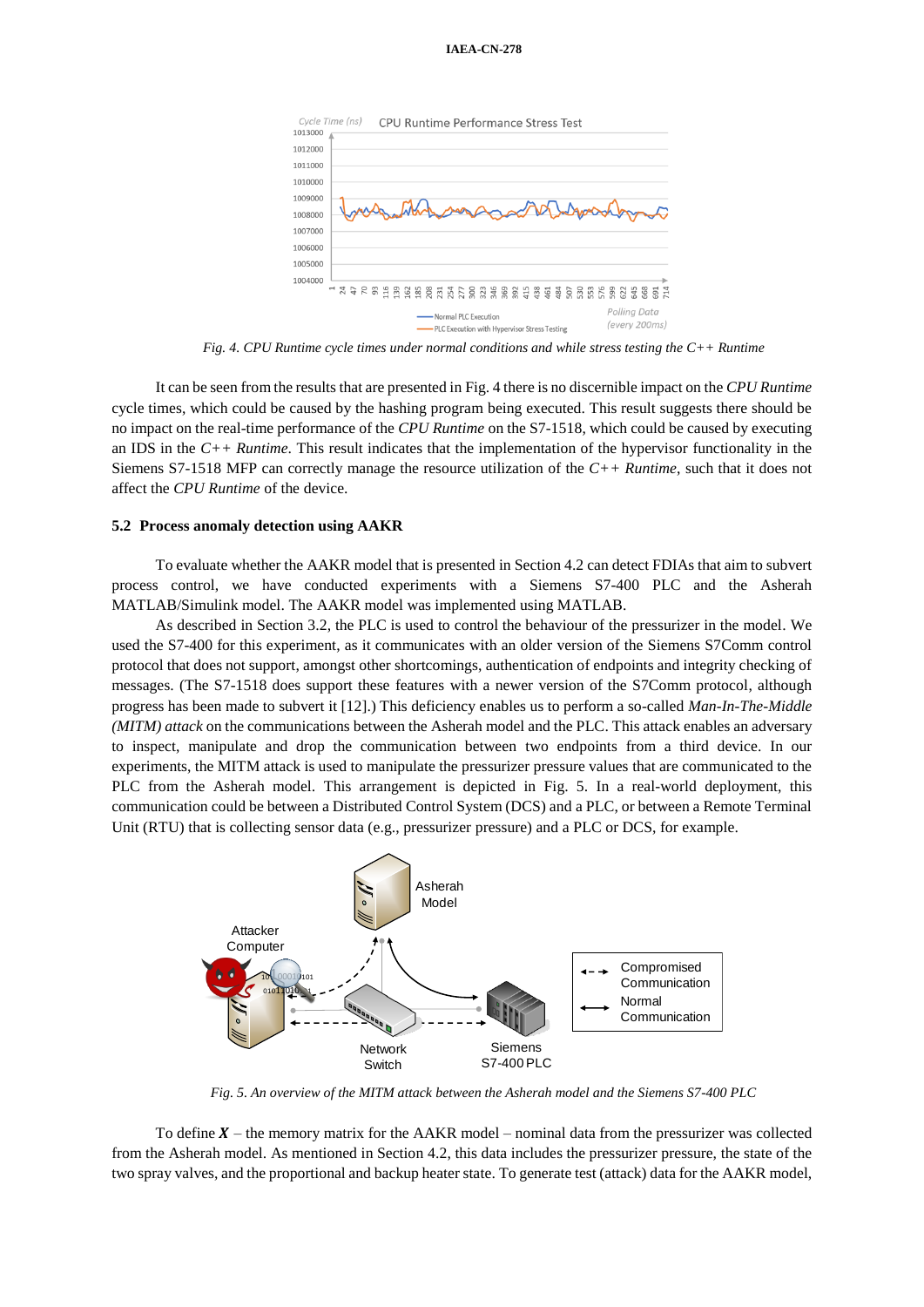### **DAVID ALLISON et al.**

we collected the same type of data from the PLC, which includes a period of nominal behaviour and then introduces the FDIA after 2060 observations. The FDIA changes the pressurizer pressure value to indicate underpressure in the vessel. This behaviour is depicted in [Fig.](#page-8-0) 6, which shows the pressurizer pressure (Pa) [\(Fig.](#page-8-0) 6a) and the setpoints for the proportional heater and spray valves (%) [\(Fig.](#page-8-0) 6b). As the pressurizer pressure is manipulated to indicate under-pressure, the PLC attempts to compensate by setting the proportional heater to 100% and engages the backup heaters. The short peaks that can be seen during the attack relate to untampered data reaching the PLC, due to shortcomings of the MITM attack implementation (i.e., temporarily, the MITM attack fails, allowing untampered data to be communicated directly between the Asherah model and the S7-400 PLC). As this occurs, there are two interesting observations: *(i)* the actual pressure in the pressurizer is increasing, because of the attack, as indicated by the increasing peak pressure levels that are observed during the attack period; and *(ii)* the PLC briefly disengages the proportional heaters and fully-engages the two spray valves to mitigate the over-pressure situation in the pressurizer.



<span id="page-8-0"></span>*Fig. 6. The (a) pressurizer pressure level (Pa) and (b) main heater (%) and spray valve settings (%) during the FDIA attack on the S7-400 PLC. The FDIA starts at 2060 seconds.*



*Fig. 7. False data injection scenario detection results using the AAKR model*

<span id="page-8-1"></span>[Fig.](#page-8-1) 7 shows the detection results during the pressurizer FDIA using the AAKR model. The solid blue line in [Fig.](#page-8-1) 7a show the residuals (i.e., differences) between the predicted values from the AAKR model and the values that are collected (measured) from the attack computer. (For the proposed PLC-based IDS, the measured values would be collected from the *CPU Runtime* by the Goosewolf program.) Meanwhile, the dashed red line in the figure depict a threshold – residuals that exceed these thresholds are deemed to be anomalous, which could indicate an attack. In the MATLAB implementation of the AAKR model, when the residuals exceed the thresholds, a hypothesis of '1' – an alarm – is generated, as shown in [Fig.](#page-8-1) 7b. In the experiments, the AAKR model starts generating alarms at approximately observation 2060, which corresponds to the start of the FDIA. These initial results indicate that the AAKR model can correctly detect the FDIA to the PLC.

# 6. CONCLUSION AND FUTURE WORK

Nuclear facilities are increasingly making use of digital technologies. This has many benefits, but it also introduces the potential for new forms of cyber-attack. A pernicious form of attack aims to sabotage the operation of facility systems and functions that, for example, ensure continued safe operation of facility processes. To realize these forms of attack, an adversary can manipulate the behaviour of I&C systems, including devices such as Programmable Logic Controllers (PLCs). This is non-trivial and should require an adversary to compromise